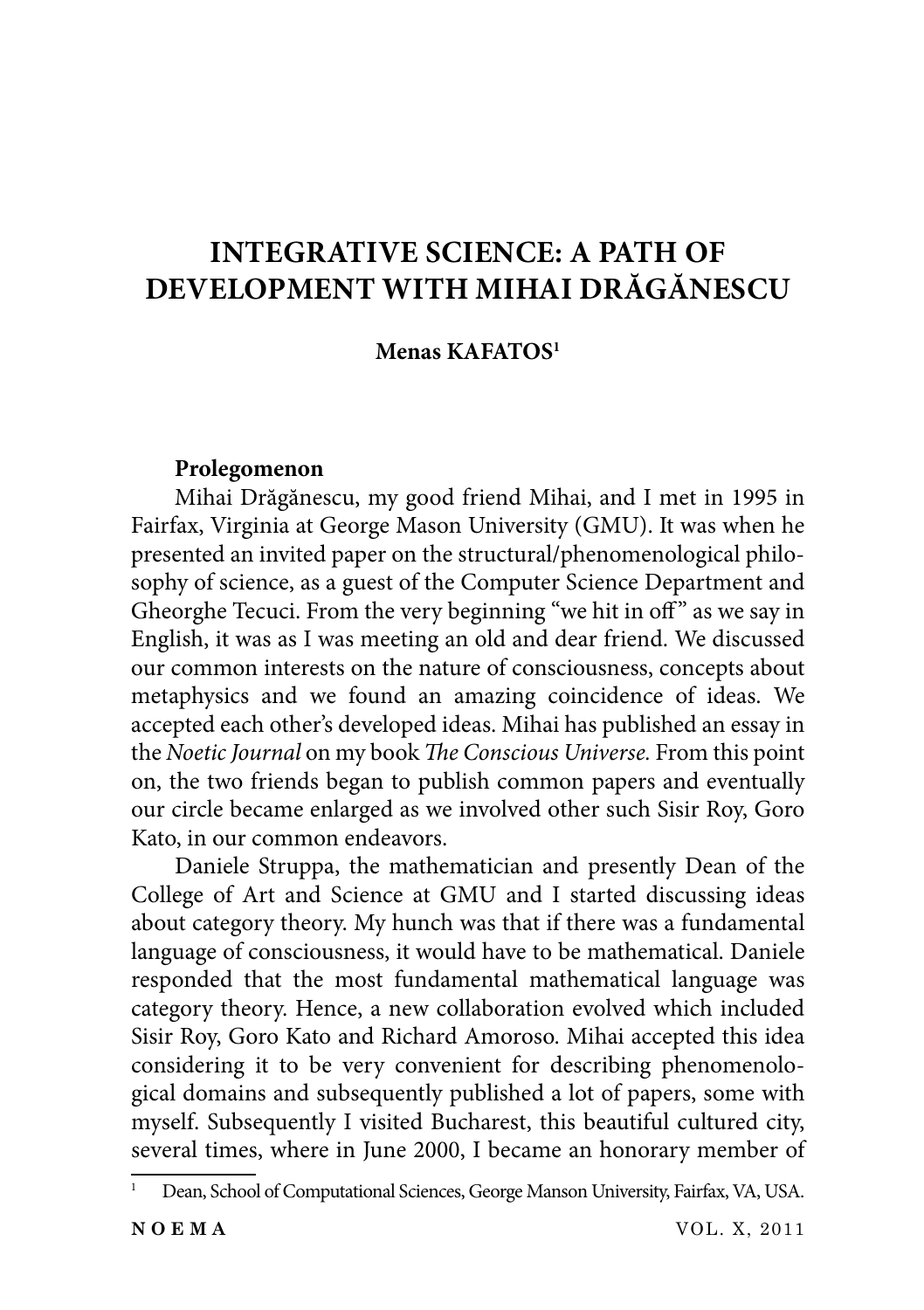Academy of Scientists of Romania. Our common interests developed to a grand-unified vision of the future integrative science, which in presently continuing. We published our first e-book *Philosophy of Integrative Science* and another book *Principles of Integrative Science* is under printing. I cherish our common interests and work. But above all, I cherish our deep personal friendship. Collaborations come and go. Friendship is though forever.

Here, I will try to cover some of the common topics developed with Mihai, which I would hope highlight his productivity and deep insight. Parts of these have appeared in our common works.

# **Ontological considerations of integrative science**

The concept of *Integrative Science* was introduced by Kafatos [14,15] at the IVth Conference on Structural-Phenomenological Modeling in Bucharest 2000 as part of his acceptance speech at the Academy of Scientists of Romania and was itself based on a proposed new structural-phenomenological science by Drăgănescu [4,5]. Kafatos and Drăgănescu (2001) collaborated developing this new possible stage of science [1].

It is important to highlight the underlying ontological philosophy of integrative science, which points towards, what we believe, will be the future development of science [3, 4, 5, 19, 20, 12].

Drăgănescu is of course a pioneer in the concepts of phenomenology and structuralism. Integrative science in turn implies both a structural-phenomenological and phenomenological-structural aspect of science. For example, when we study the mind and individual consciousness, the structural-phenomenological aspect predominates, while when we study the deepest levels of existence and Universal or Fundamental Consciousness, it is the phenomenological-structural aspect that predominates.

It is important to emphasize that integrative science as conceived by Drăgănescu and Kafatos is neither just another form of interdisciplinary science, nor dorm of multidisciplinary science. It contains them both but goes beyond. What is fundamental is the acceptance that *science is the right approach to study nature* but also that nature goes beyond the physical realms or even the mental realms. Integrative science integrates in a "vertical" way, as the phenomenological part involves the deepest levels of existence. Integrative science is a science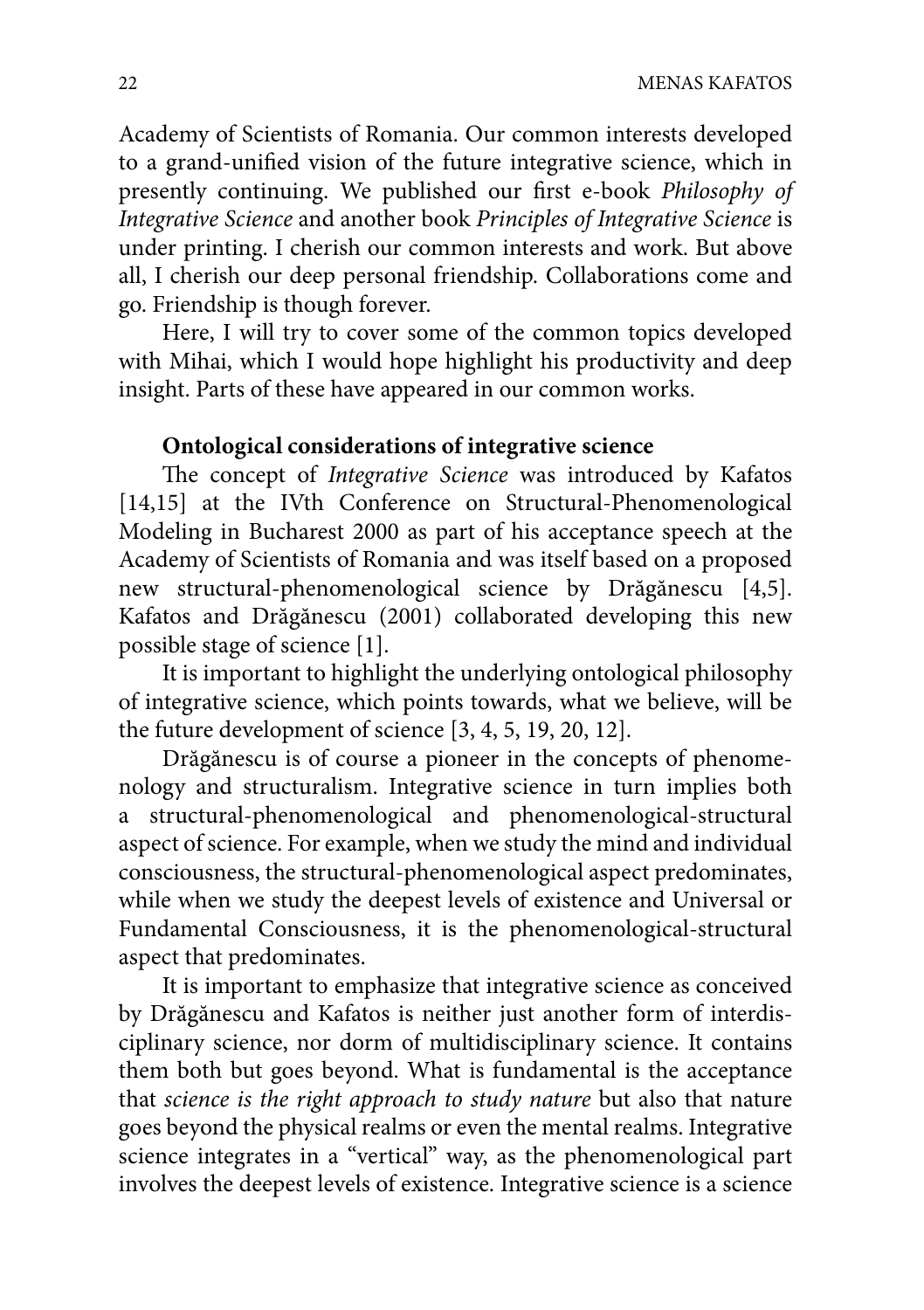of *light*, not just ordinary physical light but the illuminating principle that underlies the Cosmos. Drăgănescu [3] named such a new science, *orthophysics*, especially when he put the emphasis on phenomena at the deepest layers of reality.

Other such as Kondratoff [25] underlined the importance of structural-phenomenological science in our view in the de facto integrative science. After proposing term *integrative science*, many began to use loosely this term replacing interdisciplinary or multidisciplinary with integrative science, which in our view misses the point. Some interdisciplinary or multidisciplinary works might be integrative or not depending on the use of the underlying illuminating of *luciferic* knowledge [8]. Without structural-phenomenological or phenomenological or orthophysic aspects, any science is not really integrative, it is ordinary science.

# **Aspects of integrative science**

The following bulletined points are perhaps useful for grasping the main ideas and implications of integrative science:

● Phenomenological reality is primary in integrative science (such as all phenomena of experience, quail, in formatter – Drăgănescu' term – Bhom's active information and implicate order etc.) as part of both physical and informational realms.

● It is the phenomenological reality that is most important and likely gives birth to the basic laws of a universe (by "a universe", we accept here the possibility of existence of many universes, operating with their own physical laws, fundamental constants, mathematical descriptions as well as structures and not just the observable universe). The structure of universe, determined by above phenomenological information, takes form by using the deep levels of energy (term the *orthoenergy*, which seems to be similar to the non-created energy of the early Christian theology). Many universes form the Cosmos (adopting the Pythagorean notion of a grand jewel of creation).

 $\bullet$  The deepest laws of existence are phenomenological, qualitative, with tendencies, rather than actualities and semantic. They lead not only to many universes but also to the underlying Fundamental Consciousness of Existence (similar to the Vedantinc/Shaivite *Sat-Chi-Ananda*). This Fundamental Consciousness plays a defining role in all aspects of (fundamental) Existence, i.e., there is no such thing as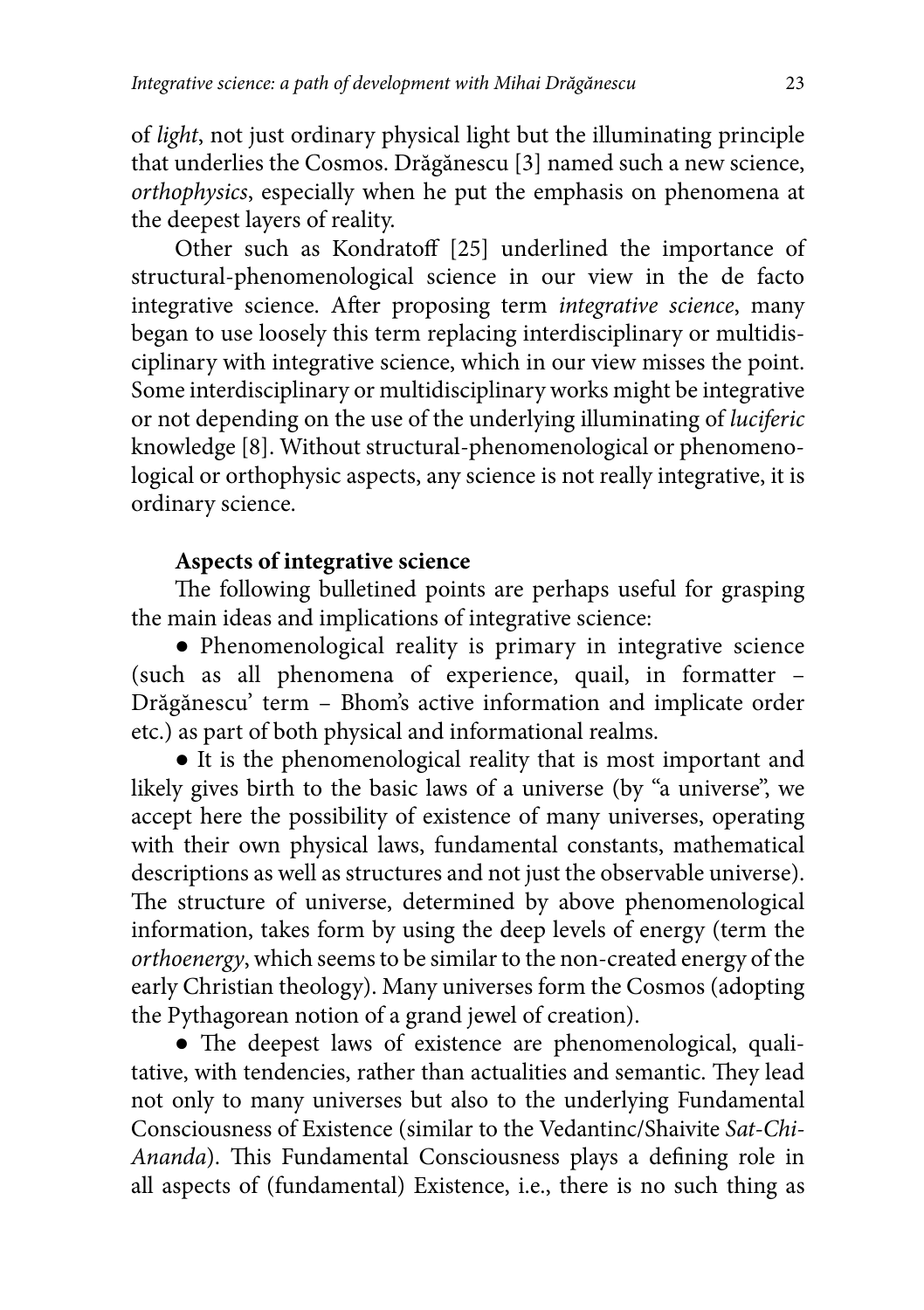existence without Fundamental Consciousness, or vice versa, and we may then say that the two are really aspects of the same Oneness (where we should remember that *Sat* refers to Existence and *Chi* to Fundamental or Universal Consciousness – which is of nature of *Ananda* or Bliss).

● Phenomenological information and orthoenergy are Resources of the deep existence emerging in and out from the *space* of all dimensions (i.e., dimensions, which are most often taken as 4-D space-time continuum of relativistic and quantum physics and at more modern times, the 11-D of standard string theories etc.) of any universe. Integrative science cannot maintain anymore the old concept that space and time are primordial 0 or even the 11 dimensions or any other dimensions for that matter). Even thought structural science is moving in this direction, it does not possess the means to evolve further under this new belief system – because by its very nature it cannot. In the frame of integrative science it will perhaps become obvious how this occurs.

● For integrative science it will be natural to start from the whole to study the parts. In traditional structural science, this undertaking is not natural and would be awkward, to say the least, to be undertaken as structural science starts from parts or structure, i.e. individual objects and then builds the whole from bottom-up.

• In the deepest layers of existence, one encounters phenomenological functors, autofunctors, automorphisms and phenomenological-structural functors. They actually correspond to levels of physical and informational reality, not only mathematical objects or just describable by mathematical formalisms.

● In order to proceed with integrative science, an *integrative Mathematics* will have to be developed, i.e., a more fundamental mathematics in which *phenomenological categories, morphism, and functors* will be used together along with the classical structural theory of categories and functors.

● Integrative science combines both physical and biological scientific fields with information related to the most *delicate* (and deeper domains) of reality.

● In the new integrative physics, phenomenological information is an essential aspect and implies, not only energy and structures as in the presently existing structural physics but qualitative information as perhaps may be encountered in state of sleep where some senses of time still exists.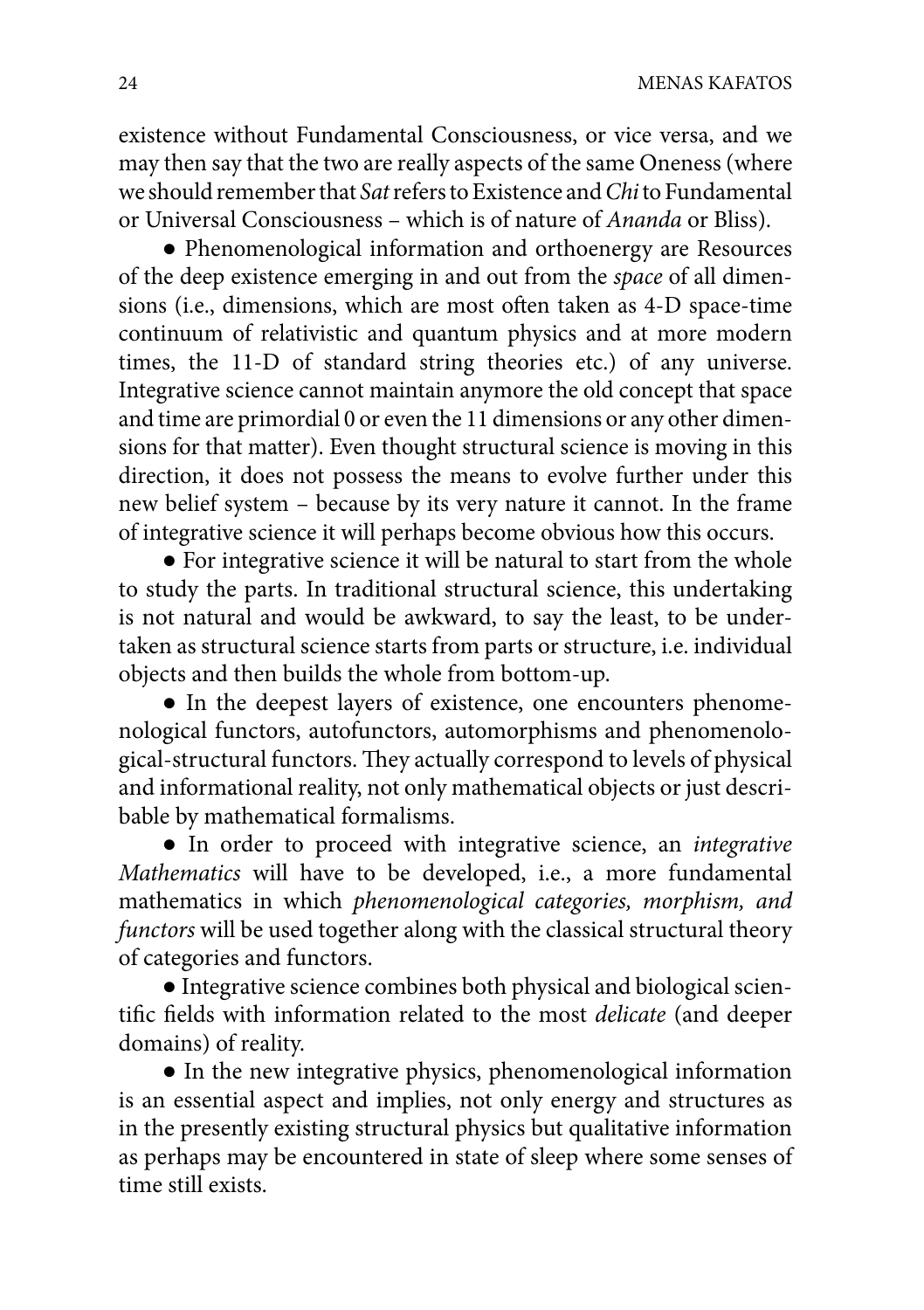● Structural science *has arrived at the frontier of a deep Reality,* which is outside its own domain of physical space and time and has therefore opened the doors of a realm of reality where phenomenological processes become predominant (e.g., the concept of non-locality of the  $3^{rd}$  kind proposed by [20]). This underlying level of realty is the source of all phenomenological existence, and also is the source of the deep or underlying energy used and formed by phenomenological information into space, time, string, membranes, elementary particles etc. integrative science is expected to explain the underlying sources and the formation of the quantum world.

• Life itself is an integrative process. Current structural biology will evolve into an integrative biology. Neuroscience will evolve into integrative neuroscience.

● As such, the brain is a physical and at the same time an informational integrative device.

● Integrative science will be the only hope to understand the nature of life, mind and consciousness. It may be the only hope for future generation, for the survival of the planet.

• The philosophy of science will be the ultimate *philosophy of integrative science.*

• We appreciate that the greatest problems of today's (structural) science are related to consciousness. Only integrative science will be able to address this issue. Any other means of present-day science (although it may provide hints) will ultimately be a band-aid cure.

● *Fundamental Consciousness is the overall and underlying integrative process in the entire Cosmos.*

• The future human *society of consciousness*, that we believe will follow the present-day society of information and knowledge (and we may add dualistic), will be possible only when a well-developed integrative science occurs. This will bring new levels of deep knowledge on the nature of life, brain, mind, consciousness and Fundamental Consciousness itself.

● In approaching the issue of Fundamental Consciousness, the new integrative science will include statements and insight of perennial philosophies from both East and the West [18, 29].

Drăgănescu and Kafatos [12] proposed the following ser of foundational principles: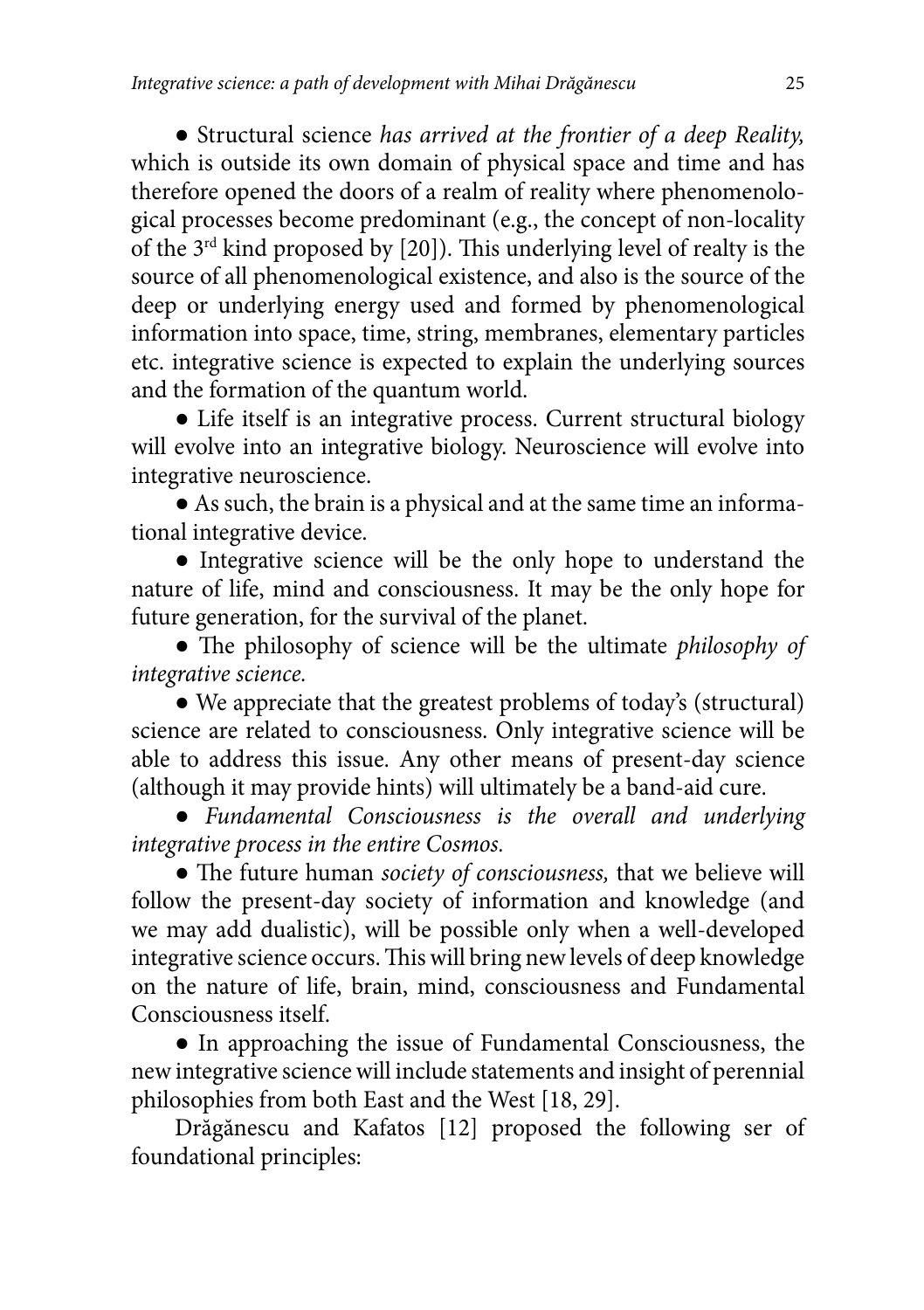● Principle of *complementarity* is a foundational principle of existence.

● Nature of existence is both physical and informational.

● Ontological principle of self-organization is a fundamental principle.

● Fundamental Consciousness of Existence is a foundational principle.

● Our own universe generated from the deep reality is non-local.

● Our own universe is quantum-phenomenological.

 $\bullet$  The objects with life, mind and consciousness in a universe are structural-phenomenological.

Guided from quantum theory one can perhaps extended the list of the above principles to include additional candidates as:

- Correspondence.
- Light in the "glue" of the universe.

We concluded here that foundational principles may be needed to begin to understand the all-pervasive phenomenon of consciousness. These principles operate *beyond or below* the physical universe and as such are meta-mathematical or pre-mathematical in the sense that mathematical used to describe the physical universe emerge from them.

# **The Mathematics Of Integrative Science**

Integrative mathematics will be based, as pointed above, on the extension of classical theory of categories and functors to the phenomenological domains of underlying reality, akin to the Implicate order of Bohm. The classical theory of categories was developed mainly for structural domains, especially for mathematics and for the foundation of mathematics and was already used for applications in informatics (Căzănescu, 2001) and other domains. A new idea was also to use the classical theory of categories and functors for a theory of consciousness and Fundamental consciousness.

Kato and Struppa [23, 24], Struppa, Kafatos, Roy and Kato [29], Drăgănescu [9, 10, 11], Kato [21, 22] developed works that demonstrate the feasibility of using categories in the integrative science.

Kafatos and Roy are looking into connection between non-locality, structural-phenomenological regimes and the new notions of functors comprising phenomenological domains. Kafatos [16] observed: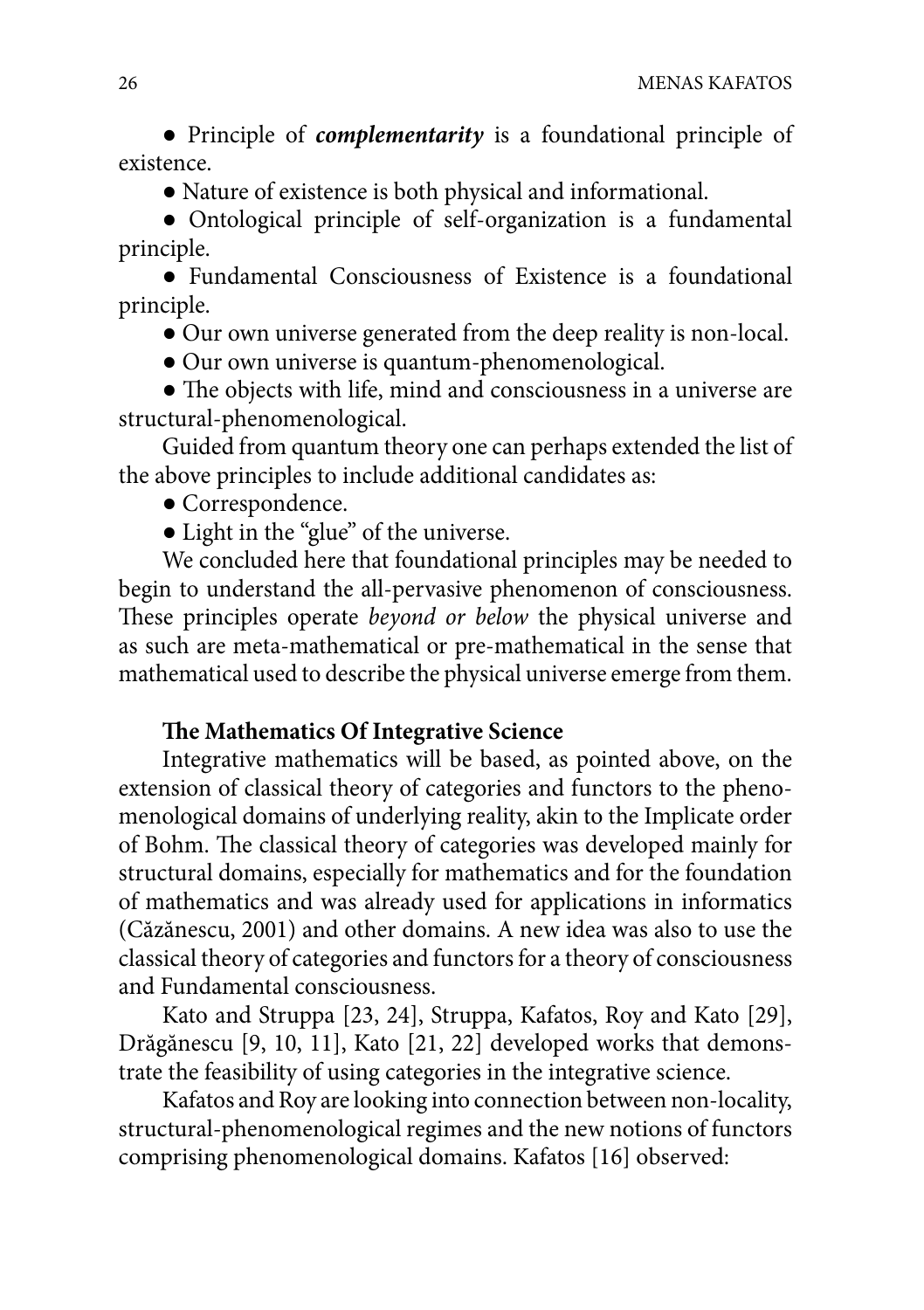"At the Planck length or below it, there is no structure in the usual sense. As such, the regime can be considered purely phenomenological and rather than characterized by linear time and specific time scales that operate at specific processes/events, we should have some concept of generalized time and no events in the usual sense, hence a phenomenological approach. At the other extreme, beyond the Hubble radius, we again, have no structure in the usual sense (no possibility of observe structure) and one should then assume a purely phenomenological realm with generalized time. *It is curious then that at both the very large and the very small we have phenomenological levels of existence.* In between, at the human/macros regime, we should have structural realm. In moving towards the middle levels, from purely phenomenological at both the very large and the very small, to purely structural, we should encounter levels of structural-phenomenological. These regimes are where large uncertainties from the observational problem and constraints that are tied to "constants" such as Planck's constant or the Hubble radius. Even at the human level, there is an important level where structural-phenomenological realm exists, namely collective brain processes at the interface between physical neuron processes and the functioning of the mind. There should then be similar constraints on observations and some characteristic "constant(s)" that are applicable. We don't know what they may be but the neuroscientists might have some ideas. We suspect the applicable timescales are at the  $\sim 1/10$ Hz level, which is characteristic of EKG frequencies, much larger than individual neuron processes where <10 ms timescale apply.

All these ideas can be mapped to category theory and its functors. In Drăgănescu's view, perhaps, the functors are the mathematical formalism of describing the existence of constraints (physical "constants") which allow the structural and phenomenological sense." Until now, *the theory of categories was a generalized mathematical theory of structures:* One should remember that "Category theory is a general mathematical theory of structures and systems of structures" [28].

The new theory of categories proposed for the integrative science is not just a science of structures. The new theory of categories, as proposed by Drăgănescu, that we may term the integrative theory of categories and functors, is a physical and informational theory with mathematical background. It is dealing with forms of phenomenological reality that are not structures.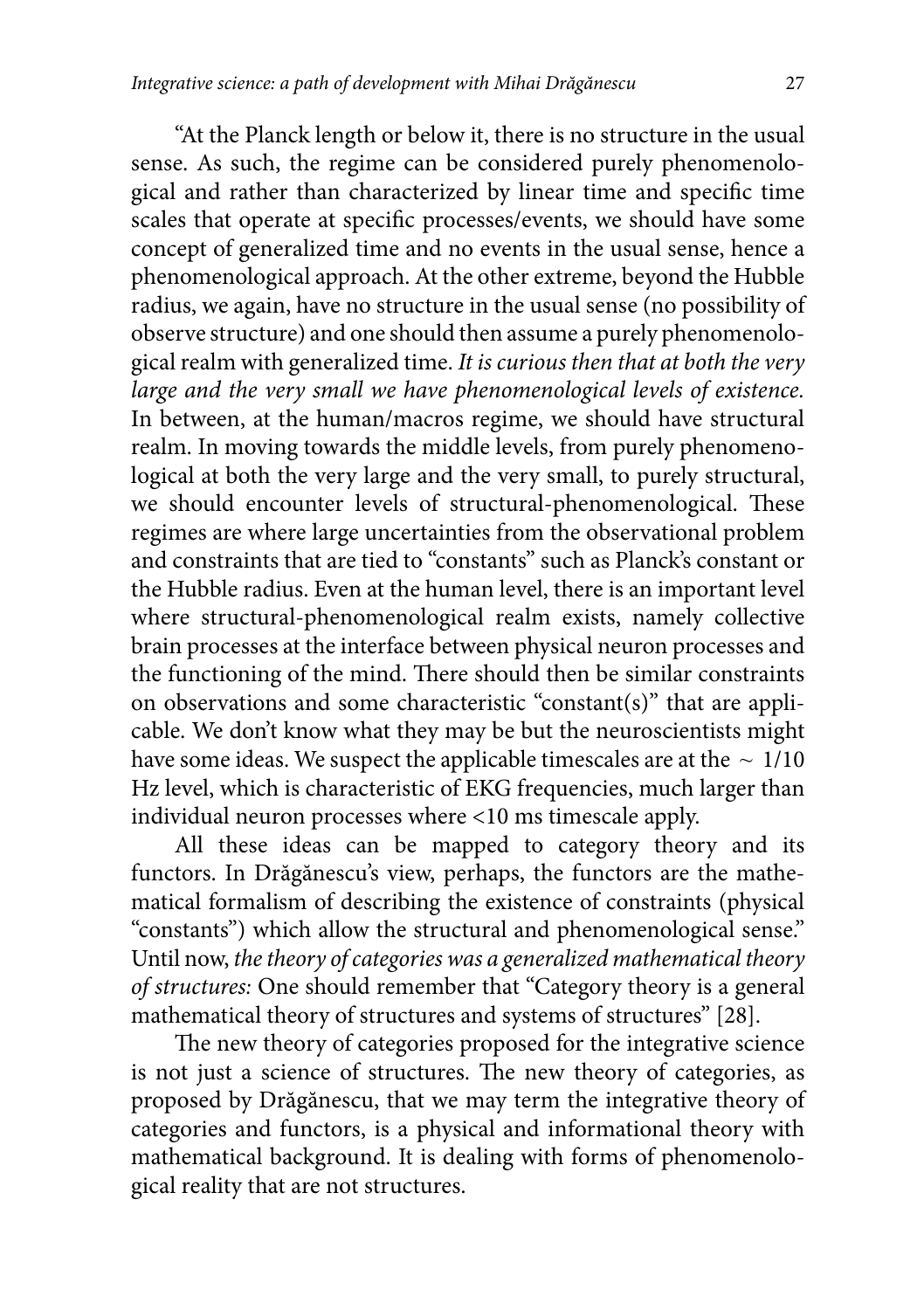The *extension* of category theory to the phenomenological domains has philosophical origins, surpassing the philosophical interpretations of the classical structural theory of categories. The new category theory of categories and functors becomes a new ontological theory of existence or underlying reality.

Classical categories correspond to physical or informational structures described by the present day science. For instance, in the brain, the neuronal system is a category, but other physical strata may intervene as well, like dendritic networks, molecular vibrational fields along protein filaments, perimembraneous waves and quantum cortical fields [13]. All these are also categories and between them are functors which represent physical and informational processes. We noted [17]:

Cneuronic  $\triangle$  C1str ... $\triangle$  Ckstr  $\triangle$  Ccoherent cuantum waves

where  $\Leftrightarrow$  represents two functors (both ways) between these categories. The categories C1str..... Ckstr represent the various intermediary structural data of the brain. The functors between them are maps between such categories. For the brain/mind very important is also the category of qualia (experiences) which is a phenomenological category. Now, what is a phenomenological category? According to Drăgănescu [11]:

The *first condition* for a category to be phenomenological category is to be constituted by phenomenological objects: phenomenological senses; sets of phenomenological senses; structures of phenomenological senses; phenomenological categories as objects in main phenomenological category.

The *second condition* is to respect the classical conditions for a category: morphisms (fulfilling associativity and identity axioms) among its objects, composition of morphisms, and identity morphism for every object.

It is known that in the structural domain what characterize a category are the morphisms among its objects. The same may be said perhaps and about the phenomenological categories, although the morphisms, as processes, may be not only structural (formal), but also non-formal.

"*To get formal and non-formal processes under the same frame is one of the main advantages of the notion of phenomenological category".*

For phenomenological categories in connection with structural categories functors were defined such as: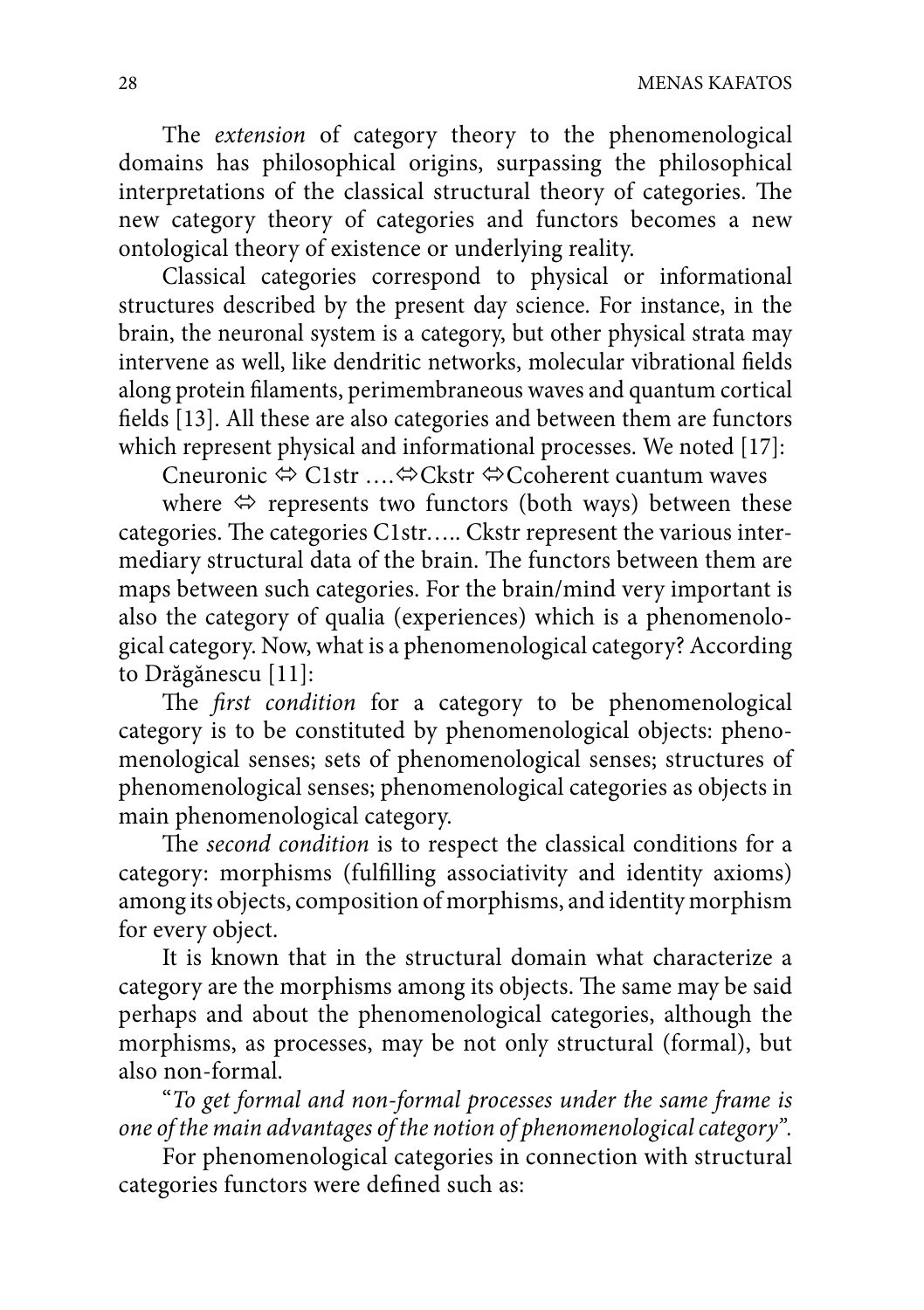(i) only for phenomenological categories: phenomenological functors, phenomenological autofunctors, and zero autofunctor;

(ii) for the connection between phenomenological and structural categories: phenomenological-structural functors. For the human mind and consciousness, it is essential to define correspondence between the category of neuronal structures Cneuronic and the category of phenomenological senses (qualia, experience) Cphen. This correspondence is assured by two functors, one structural-phenomenological F, and the other phenomenological-structural Φ. These functors are real physical and informational processes, and in each of these categories there are specific morphisms, structural in Cstr and phenomenological in Cphen. Hence,

# Cstr  $\Leftrightarrow$  Cphen

And the brain/mind may be seen, in the most general terms, as a 4-uple

Mind/Brain =  $<$  Cstr, Cphen, F, Φ $>$ 

The explanatory gap of the mind is filled with the above two functors. The above formulae are showing the phenomenological processes are dependent but not strictly dependent on the structural part, and can influence the structural part by processes of specific phenomenological nature, as it happens in intuition and creation manifestations of the human mind. Therefore Cphen has also its own dynamics, in interaction with the entire deep phenomenological reality, where such objects like the fundamental monoid of existence, types of autofunctors and zero autofunctors are acting [9, 11].

It is possible to come up with the concept of generalizes time based on category theory. This "time" does yield ordinary 4-dimensional Minkowski time when projected to the categories which correspond to physical entities. Yet, it also allows an immutable, non-ordinary (in the sense of flowing) sense of time. If indeed this is the case, it would point to a fundamental connection of levels of consciousness with levels of time.

## **The Universal Diagrams**

To illustrate how integrative science may by operating in specific circumstance, we present here a *top-down and bottom-up* approach: A series of *Universal Diagrams* (UD) have been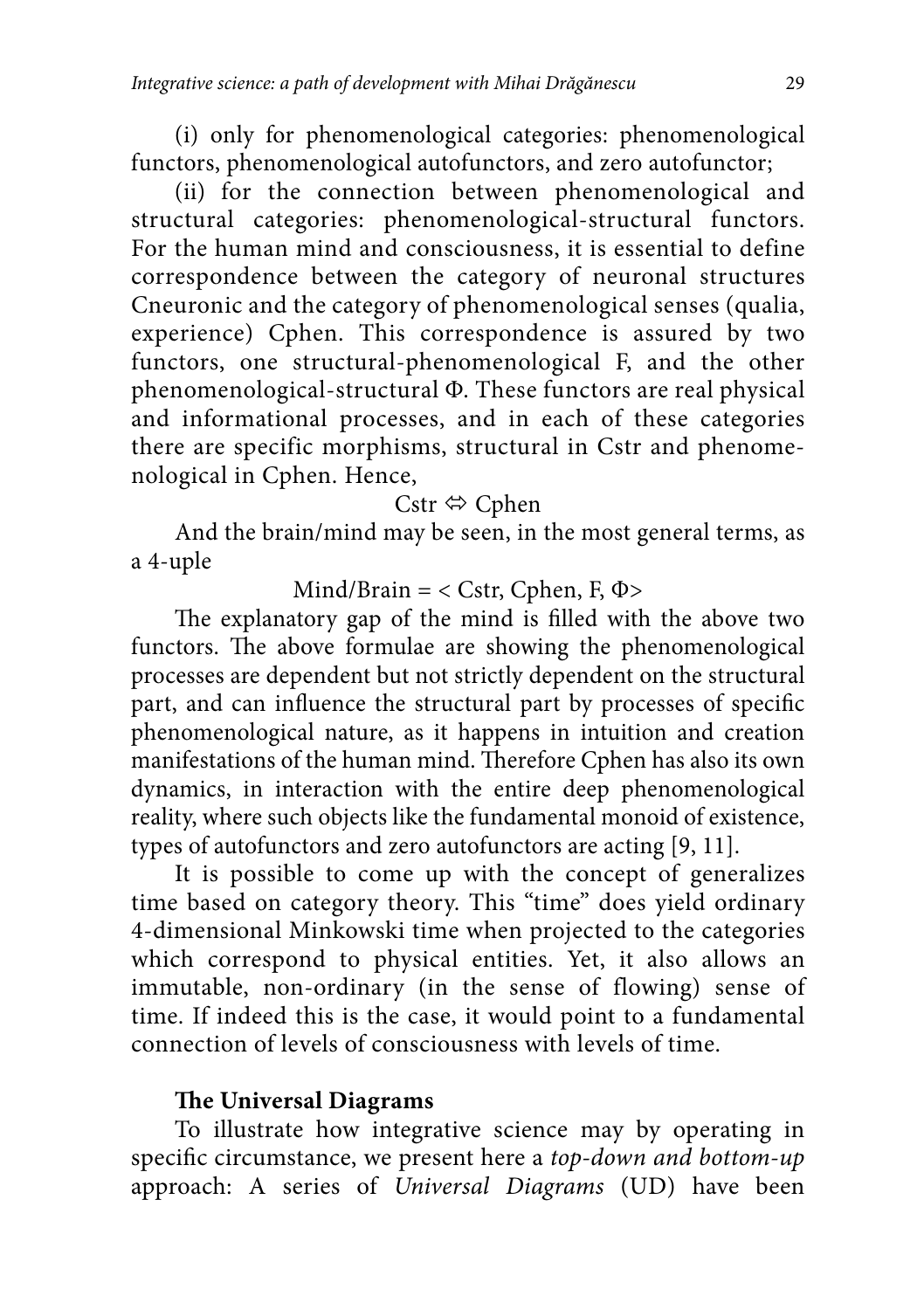constructed which reveal deep underlying wholeness. These can be constructed by placing various physical quantities of many different objects in the universe on common, multidimensional plots. 2-D diagrams have been constructed involving the mass, size, luminous output, surface temperature and entropy radiated away of different objects in the universe. These diagrams originally constructed for astronomical objects as far back as 1986 [19] have been revised and extended to all scales including biological entities, industrial and man-made objects etc. two of these 2-D diagrams are shown here (Figure 1, size versus mass; Figure 2, entropy radiated versus mass). The diagrams show continuity among different classes of objects and can even be used to find *likely* regions where to-date undiscovered objects could be located are (such as supersuperclusters, large planets etc.). The overall appearance of the UDs does not change as more objects are introduced, rather the specifics of smaller regions become more refined. Over smaller regions, different power laws can be found to fit the data, while more *global* relationships can be found that approximately fit many different classes of objects (such as an approximately linear relationship between entropy radiated away and mass). It is found that black holes provide boundaries in the UDs and often cut across the main relationships in these diagrams. The values of the constants (and their ratios) and the laws of physics are determining the overall relationships and as such the diagrams *must* be related to the ratios (2) and (3), although it is not totally velar at present if additional principles may or may not be required.

There are large scale *correlations* revealed in these diagrams among different dimensions (other than space and time examined above) or parameters which extended beyond the quantum or cosmological realms to realms such as living organisms etc. if follows that non*-locality* in the sense of global multidimensional correlations is revealed by the UDs to be a *foundational principle* of the structure of the cosmos along with *complementarity* [19, 20].

#### **Final Remarks**

Seeing that structural science as the dominant science practiced today, which was extended in this century from the physical realms to the informational domains (structural information of the genome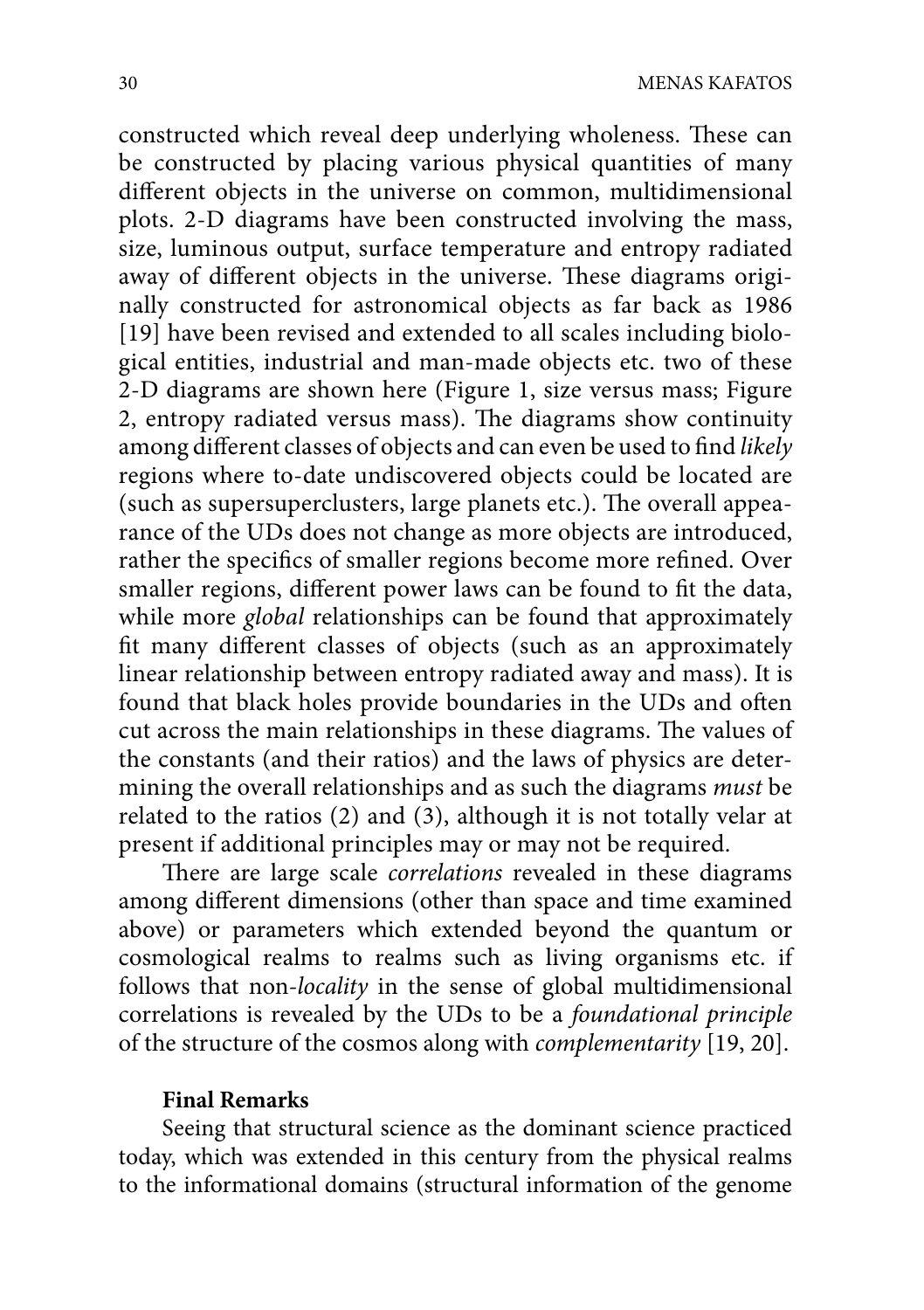(AND), structural neurobiology, artificial intelligence, artificial life, molecular computing, quantum computing etc.), Kafatos [14] expressed the "need of phenomenological approaches to understand the vast realm of experiential, mental components of human and *universal experience*".



Kafatos [14] also defined four levels of reality corresponding to four stages of human experience:

● Structural -**>** waking state/physical

● Structural-phenomenological -**>** dream state Phenomenological -**>** deep sleep state/causal

● Deep reality -**>** supercausal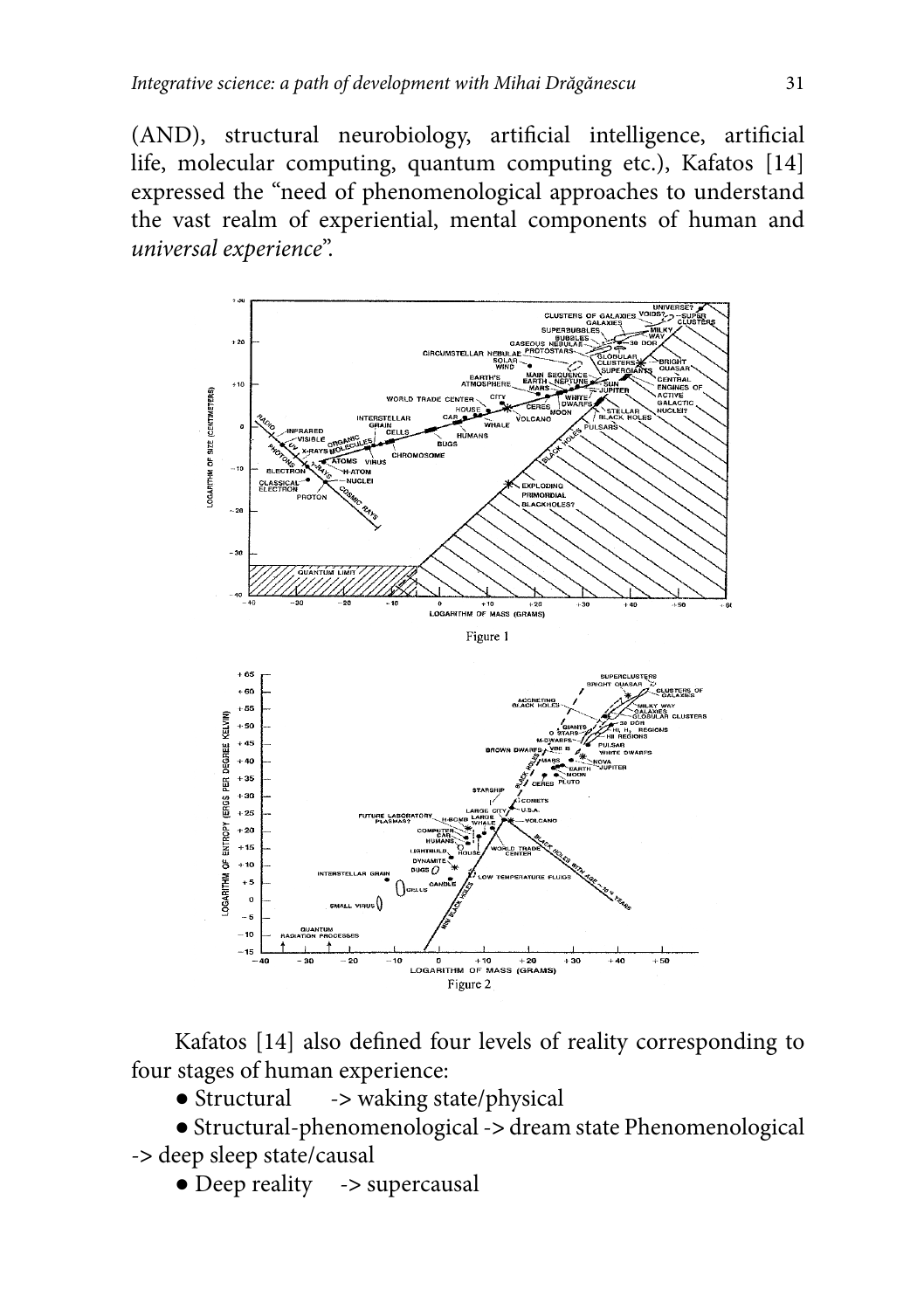It is the last level that is the ground of all, where deep reality of the Universe becomes identical to deep (inner) reality of being.

The universal "experience" mentioned above is related to the Fundamental Consciousness of Existence which was postulated as a foundational principle [15, 6, 7, 12, 19, 20]. *The phenomenological part of reality is as important as the structural part, if not more important.*

If the concepts and ideas developed here for integrative science will prove valuable, then the integrative science may lead, assuming that the integrative mathematics will succeed, to integrative model of reality itself.

These models will have an architectural character. The notion of architecture refers either to an organization, or to a set of functions. In the first case an organizational architecture, in the second case, a functional architecture. The full architecture is both organizational and functional. The concept of architecture of integrative models has to be explored, and this concept may prove important for the way in which such models are conceived and realized [25, 27]. In order to develop such models, intuition and inductive reasoning may prove very useful [25, 26, 2].

We believe that we are approaching the dawn of integrative science.

#### **References**

- [1] Th . Dima, *Aristotelian Premises of Modern Induction,* Communication at the Vth Conference on structural-phenomenological modeling: categories and functors for modeling reality; inductive reasoning, Romanian Academy, Bucharest, June 14–15, 2001.
- [2] M. Drăgănescu, *Ortofizica* (Orthophysics), Ed. Științifică și Enciclopedică, 1985.
- [3] M. Drăgănescu, *Informaţia materiei* (Information of Matter), Ed. Academiei, 1990.
- [4] M. Drăgănescu, *Principles d'une science structural-phenomenologique*, Bulletin de la Classe des Lettres et des Sciences Morales et Politiques, Academie Royale de Belgique, 6e series, Tome IV, 7–12, 255–311, 1993.
- [5] M. Drăgănescu, *Structural-phenomenological theories in Europa and USA,* paper presented at the workshop Convergence, 1998.
- [6] M. Drăgănescu, *Informatic versus Physical Ontology. Ontological Fundamentals of Mathematics,* Noesis, XXIV, 9 – 32, 1999.
- [7] M. Drăgănescu, *The Interdisciplinary Science of Consciousness* (Chapter 5) pp. 46 – 59, in Richard L. Amoroso, Rui Antunes, Claudia Coelho, Miguel Farias, Ana Leite and Pedro Soares (Eds.), *Science and the Primacy of Consciousness, Intimation of a 21th Century Revolution, The Noetic Press, Orinda, 2000.*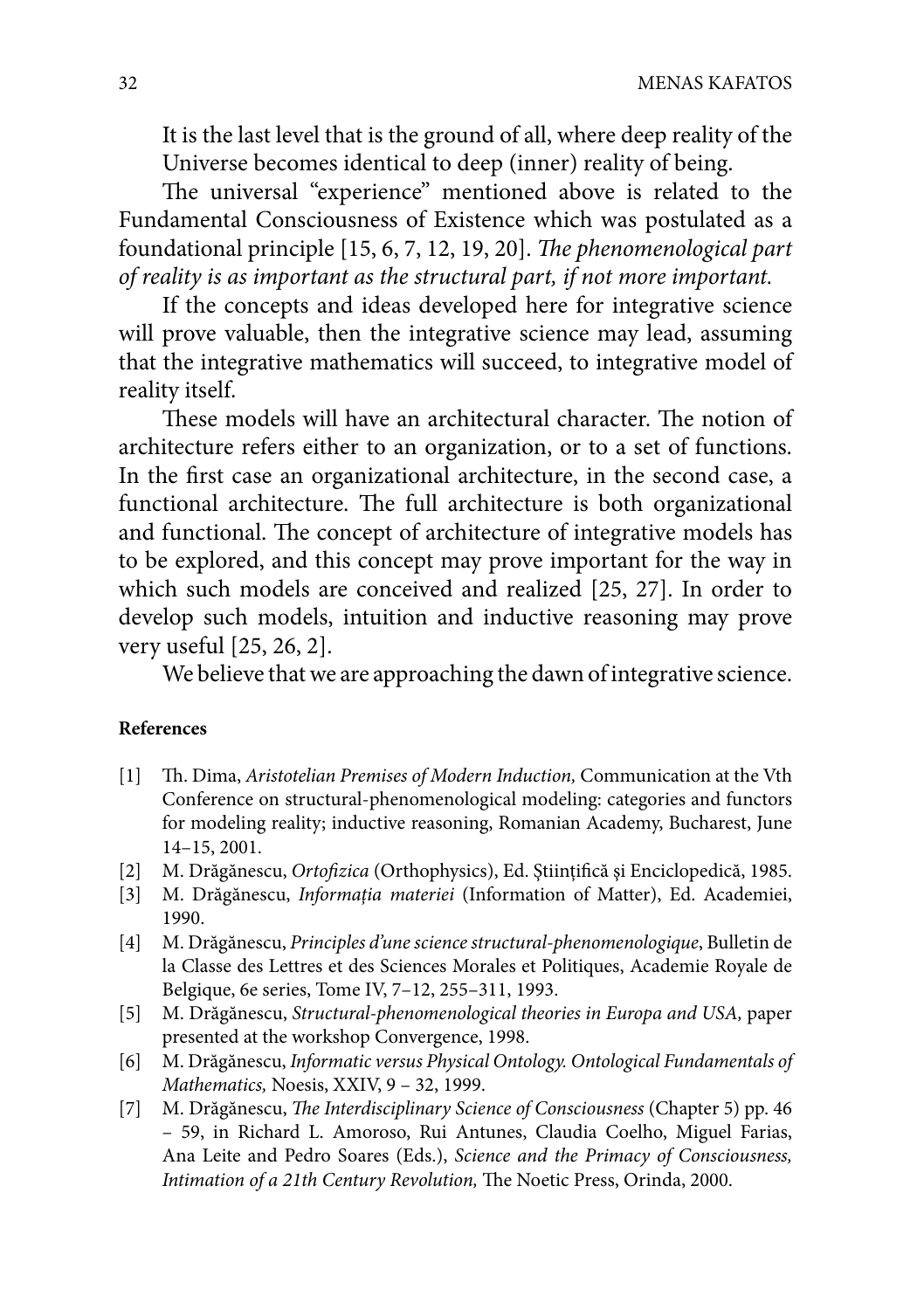- [8] M. Drăgănescu, *Categories and Functors for Structural-phenomenological Modeling,* Proceedings of the Romanian Academy, Series A, vol. 1, no. 2, 111– 115, 2000.
- [9] M. Drăgănescu, *Autofunctors and Their Meaning*, Proceedings of the Romanian Academy, Series A, vol. 1, no. 3, 2000.
- [10] M. Drăgănescu, *Automorphisms in the Phenomenological Domains,* Proceedings of Romanian Academy, Series A, vol. 2, no. 1, 2001.
- [11] M. Drăgănescu, M. Kafatos, *Generalized Foundational Principles in the Philosophy of Science*, The Noetic Journal, 2, no. 4, Oct. 1999, pp. 341 - 350.
- [12] M. Jibu, K Yassue, *Quantum Brain Dynamics and Consciousness,* John Benjamin, Amsterdam, 1995.
- [13] M. Kafatos, *Cosmological Quantum and Underlying Principles: Clues to the Fundamental Role of Consciousness in the Universe,* Communication at the Vth Conference on structural-phenomenological modeling: categories and functors for modeling reality; inductive reasoning, Romanian Academy, Bucharest, June 14–15, 2001, Noesis, XXV, 2000.
- [14] M. Kafatos, *From structural science to integrative science,* Reception Speech at the Academy of Scientists of Romania, Bucharest, June 23, 2000.
- [15] M. Kafatos, M. Drăgănescu, *Toward an Integrative Science,* Noesis, XXVI, 2002.
- [16] M. Kafatos, Th. Kafatou, *Looking In, Seeing Out: Consciousness and Cosmos,* Theosophical Society Press, Wheaton, Il., 1991.
- [17] M. Kafatos, R. Nedeau, *The Consciousness Universe*, Springer-Verlag, New York, 1990.
- [18] M. Kafatos, R. Nedeau, *The Consciousness Universe*, Springer-Verlag, New York, second edition 2000.
- [19] G. Kato, *Category sheaf formulation of consciousness,* Communication at the Vth Conference on structural-phenomenological modeling: categories and functors for modeling reality; inductive reasoning, Romanian Academy, Bucharest, June 14–15, 2001.
- [20] G. Kato, *Cohomology, Precohomology, Limit and Self-similarity of Conscious Entity,* Communication at the Vth Conference on structural-phenomenological modeling: categories and functors for modeling reality; inductive reasoning, Romanian Academy, Bucharest, June 14–15, 2001.
- [21] G. Kato, D. Struppa, *A sheaf theoretic approach to consciousness*, The Noetic Journal, 2, no. 1, pp. 1–2, 1999.
- [22] G. Kato, D. Struppa, *Category Theory and Consciousness*, Proceedings of Tokyo'99 Conference: Toward a Science of Consciousness – Fundamental Approach, International conference at United Nation University, Tokyo, May 25 – 28, 1999.
- [23] Y. Kondratoff, *Lecoulement de l'information dans l'anneou du monde materiel*, Revue Romaine de Philosophie, Tome 41, 1997.
- [24] Y. Kondratoff, *Toward a computersation of "interesting" inductions*, Communication at the Vth Conference on structural-phenomenological modeling: categories and functors for modeling reality; inductive reasoning, Romanian Academy, Bucharest, June 14–15, 2001.
- [25] G. Manolescu, *Architectural modeling as an integrated part of structural-*